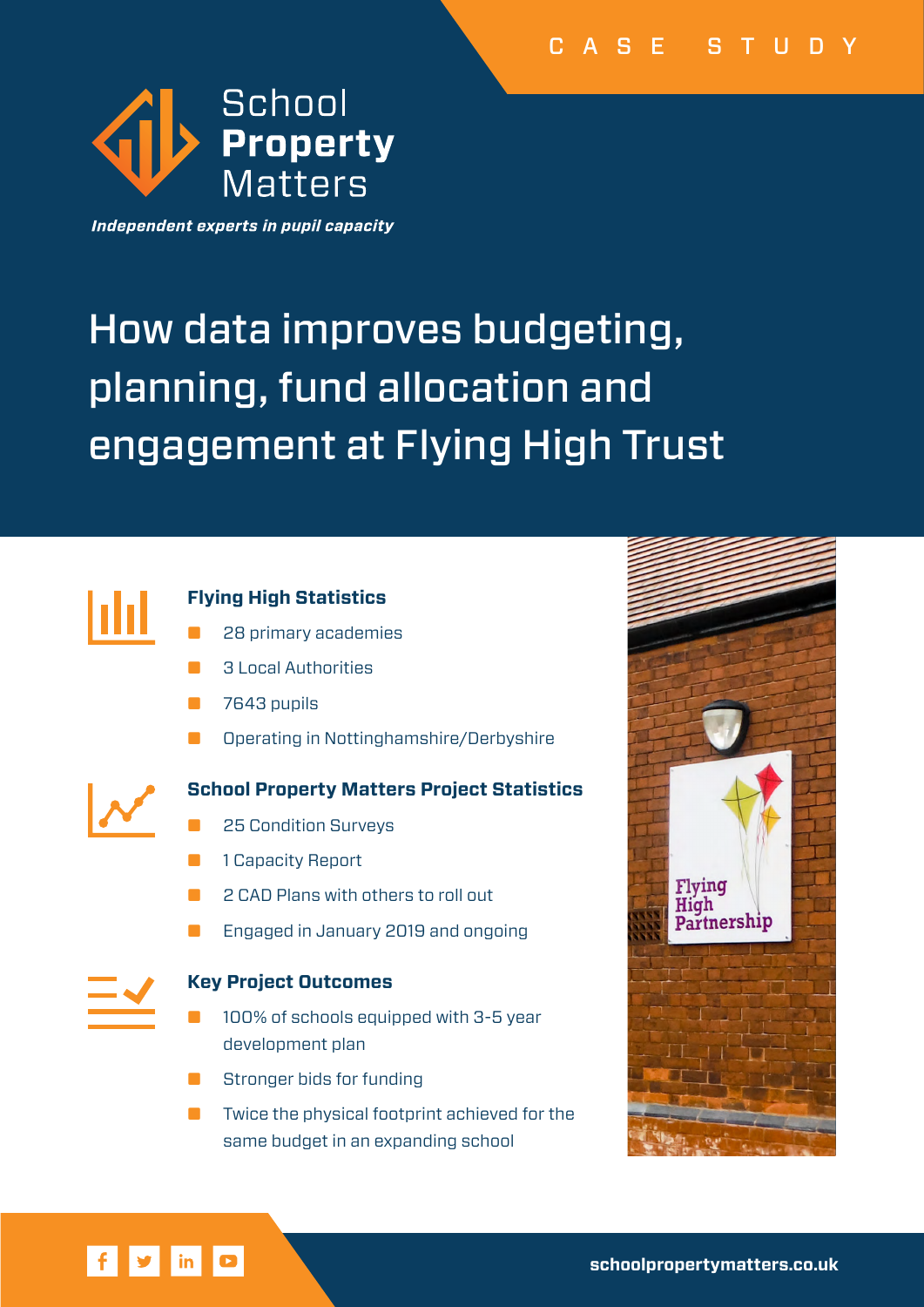# **BACKGROUND**

East Midlands based Flying High Trust is a rapidly growing organisation looking after 28 primary Academies in Derbyshire and Nottinghamshire.



Here, Operations Manager at Flying High Nick Layfield describes the Trust's experience of working with School Property Matters – and the benefits of a data driven approach to facilities management that the Trust is now enjoying.

#### **Challenges**

"The big challenges we face in education are limited funds, multiple stakeholders' expectations, and vastly different skill sets," says Nick.

"A Headteacher's job is to look after their pupils' education. They aren't experts in building and surveying so they need to be able to trust their advisors and contractors."

#### **Lack of transparency**

"When I joined the Trust six years ago we were locked into contracts with external companies who would conduct building surveys and then go on to quote for work that they would deliver themselves. There were too many vested interests vying for public money, and it didn't sit right with me.

"We wanted a knowledgeable and experienced partner who could conduct independent and transparent assessments and condition surveys of our school buildings."

#### **Prioritisation**

"Regarding funding, schools tended to be very reactive in their budgeting. Without detailed information about the state of their buildings, they would not be aware of how to prioritise funds for the best, leading to problems getting bigger and more expensive!" says Nick.

"We needed a partner who would help us improve our budgeting and planning processes too."

#### **WHY SCHOOL PROPERTY MATTERS**

#### **Trust**

"As soon as the incumbent contracts came to an end I initiated a competitive tender process.

"School Property Matters demonstrated early on why we could trust them. Jeremy and his team were very upfront and were prepared to shape their offer to meet our constraints," Nick explains.

#### **Adaptable offer**

"They were respectful of our budget. Rather than try and sell us everything they could do, they helped us focus and start in the right place. They understood where we wanted to invest and what would be most helpful along our journey.

"Such a flexible approach to our requirements has been very influential in winning over the Trust's Senior Leadership Team," says Nick.



# $\mathbf{y}$  in  $\mathbf{z}$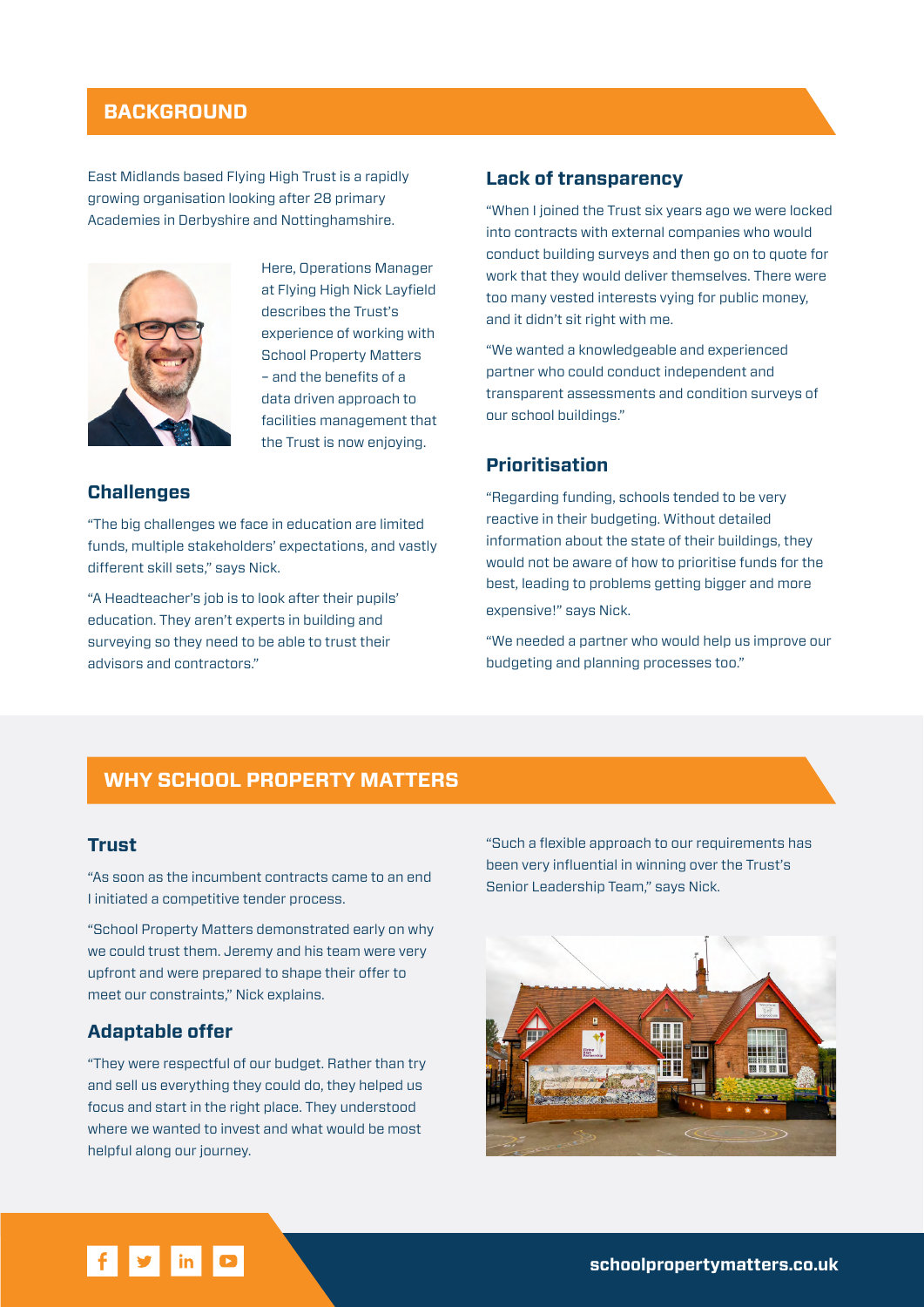# **APPROACH**

#### **Services**

Outlining the services provided Nick says: "Over a period of 4 months School Property Matters conducted 25 condition surveys across the Flying High Estate.

"We also commissioned School Property Matters to produce a couple of CAD plans, and to carry out a capacity report for one of our schools which was expanding."

#### **Adoption**

"Our schools were full of praise for the way School Property Matters conducted themselves on site, and the condition surveys themselves have been adopted as rolling development and maintenance plans by all our Academies," Nick comments.

#### **Deliverables**

"Each survey details the remediation work that needs to be addressed. It equips site managers with a

structured report that they can easily prioritise. This helps them identify the work that they need funding for and the work that they need to take responsibility for out of their own school's budget.

"The cost estimates that School Property Matters provide are extremely accurate, based on their extensive research and knowledge of the sector and the likely contractor fees.

"Each survey is professionally presented with photographs of work to be carried out. This makes the report relevant, real and useable immediately, not only on site but in governors' meetings too."

#### **Expertise**

"School Property Matters have a vast array of expertise, and can also draw on trusted partners from their own network. This gives us confidence that there is a good working relationship and any differences of opinion can be handled efficiently and painlessly!"

# **RESULTS AND BENEFITS**

#### **Improved budgeting and planning**

"The Condition Surveys have been a budgeting gamechanger," says Nick.

"They have enabled 100% of our schools to operate a 3-5 year development plan. They have provided the structure and strategy for a proper conversation about how schools are allocating their maintenance budgets, and what additional funding they require over what time period.

"The data School Property Matters provides helps to formulate a logical sequence of what needs to be done. Headteachers and site managers can see things in black and white from an independent source.

"We are already seeing that schools are

taking greater ownership of their own funding responsibilities. They have more appreciation of how to balance their individual needs with the collective needs of the Trust.

"With robust data business managers can make best use of their resources and take a 'little and often' approach to maintenance rather than face huge costs when remedial work has been put off for too long," states Nick.

# **Improved engagement and communication**

"The development plans make a big difference to parent engagement as well. When parents are

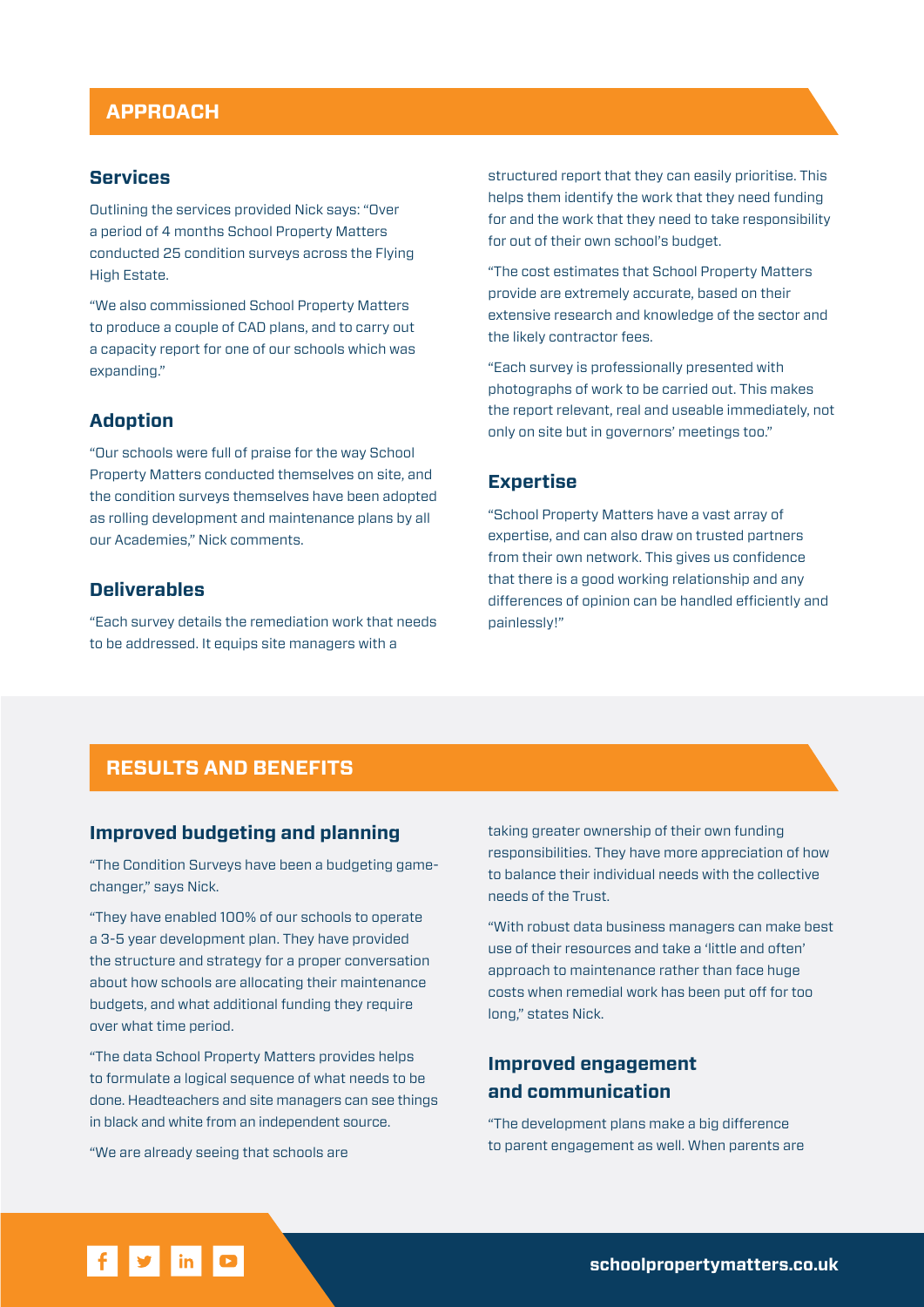concerned about the toilet block needing replacing it's a lot easier to explain how it's being budgeted for and when it will happen," Nick explains.

"Having the right data and information presented professionally enables the Trust to identify possible funding sources before a school joins the Trust and to submit robust bids to access this funding.

"All in all it makes communication with all our partners and stakeholders so much more straightforward."

#### **Maximising space, minimising cost**

"We needed to apply to the Local Authority for funding to expand one of our schools," Nick continues.

"Jeremy and the team at School Property Matters were able to advise on how to manage the space, and what the school would be entitled to in order to accommodate more pupils.

"With their help we were able to demonstrate how to maximise what we could get for the available funding.

"Thanks to their knowledge and expertise we achieved twice the physical footprint than we might have done for the same money.

"We also made savings in playground resurfacing costs by following their advice on outdoor space utilisation."



# **WHAT'S NOW POSSIBLE**

#### **Evidence-based Due Diligence**

Nick explains: "When I joined the Trust six years ago the aim was to grow to 16 schools. We are now nearly double that and looking to convert more schools to Academy status in the future.

"School Property Matters have been instrumental in helping us understand our existing investment commitments and gauge our appetite for risk with new joiners.

"We look forward to involving School Property Matters earlier in the Due Diligence process, so we can identify as soon as possible the level of investment that new joiners need."

#### **Improving asset management**

"We are also developing a clearer view of our assets and look forward to being able to manage assets more dynamically. To assist in this we hope that we will be able to take advantage of School Property Matters' asset management approach," says Nick.

#### **Recommendation**

"School Property Matters not only understand the condition of our schools they also listen to where we want to get to and help us plan accordingly. We definitely consider them to be a trusted partner.

"School buildings need to be assessed by an independent third party. We would heartily recommend School Property Matters to any Trust wishing to achieve greater clarity and transparency."